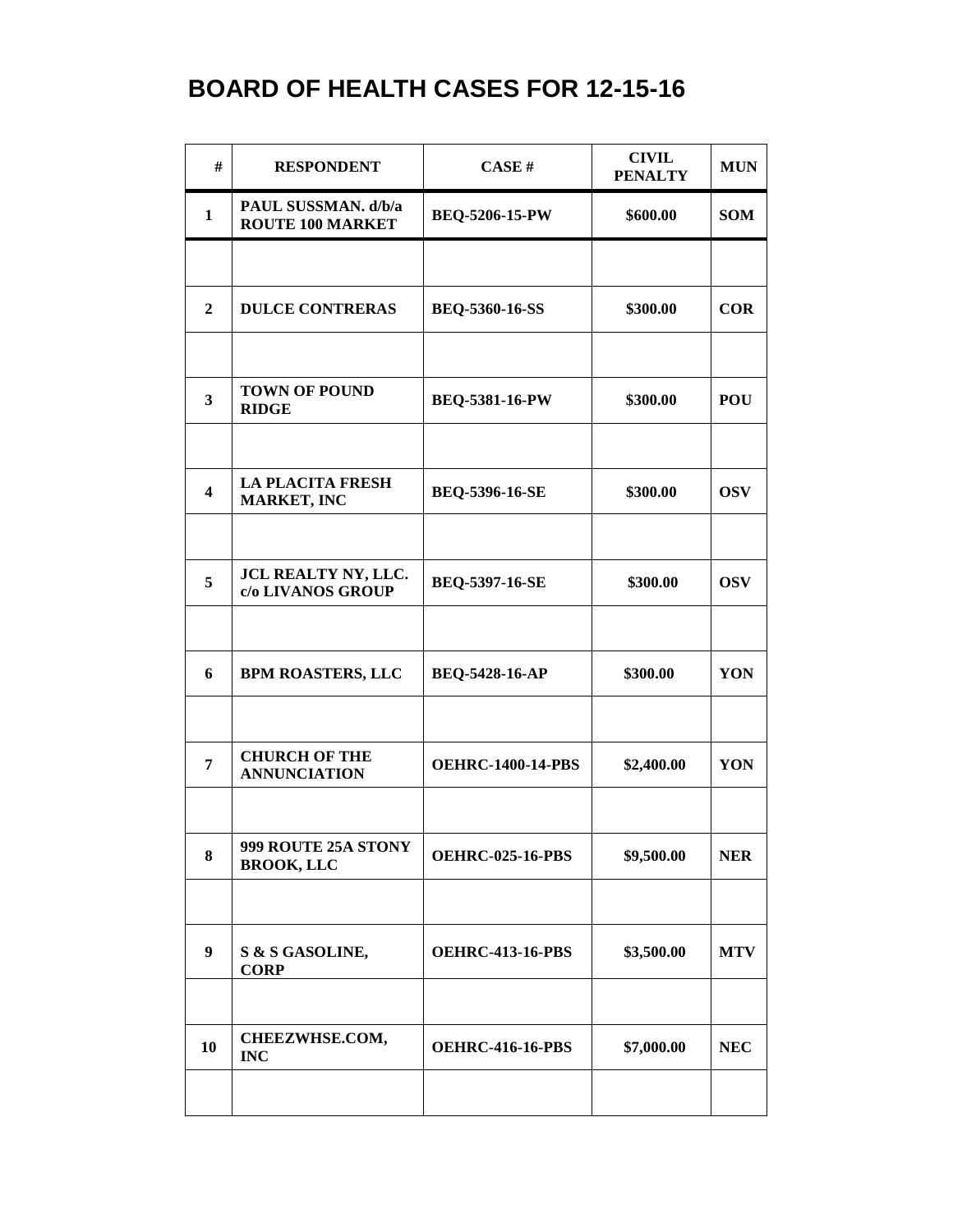| #  | <b>RESPONDENT</b>                                                                           | CASE#                                | <b>CIVIL</b><br><b>PENALTY</b> | <b>MUN</b> |
|----|---------------------------------------------------------------------------------------------|--------------------------------------|--------------------------------|------------|
| 11 | <b>KIRMANI</b><br>PETROLEUM, INC                                                            | <b>OEHRC-417-16-PBS</b>              | \$5,800.00                     | <b>NER</b> |
|    |                                                                                             |                                      |                                |            |
| 12 | CPD NY ENERGY,<br><b>CORP</b>                                                               | <b>OEHRC-418-16-PBS</b>              | \$6,500.00                     | YON        |
|    |                                                                                             |                                      |                                |            |
| 13 | <b>MILLENNIUM TANK</b><br><b>MAINTENANCE</b>                                                | <b>OEHRC-608-16-</b><br><b>PBS/A</b> | \$1,750.00                     | <b>WHP</b> |
|    |                                                                                             |                                      |                                |            |
| 14 | THE COMMONS<br><b>OWNERS, CORP</b>                                                          | <b>OEHRC-1204-16-PBS</b>             | \$1,100.00                     | <b>PEE</b> |
|    |                                                                                             |                                      |                                |            |
| 15 | <b>DUNRITE AUTO, CORP</b>                                                                   | <b>OEHRC-1305-16-PBS</b>             | \$1,000.00                     | YON        |
|    |                                                                                             |                                      |                                |            |
| 16 | <b>SAMUEL LOZA/LA</b><br><b>LOMA BONITA REST</b>                                            | <b>PHP-6237-16-FSE</b>               | \$1,300.00                     | YON        |
|    |                                                                                             |                                      |                                |            |
| 17 | <b>FULGUM'S REST &amp;</b><br><b>BAR, CORP/</b><br><b>FULGUM'S REST &amp;</b><br><b>BAR</b> | <b>PHP-6450-16-FSE</b>               | \$3,200.00                     | <b>COR</b> |
|    |                                                                                             |                                      |                                |            |
| 18 | SALSA FRESCA ENT,<br><b>LLC/SALSA FRESCA</b>                                                | <b>PHP-6546-16-FSE</b>               | \$300.00                       | <b>BED</b> |
|    |                                                                                             |                                      |                                |            |
| 19 | THE KITCHEN TABLE<br>@ POUND RIDGE, LLC/<br>THE KITCHEN TABLE<br>@ POUND RIDGE              | <b>PHP-6550-16-FSE</b>               | \$600.00                       | <b>POU</b> |
|    |                                                                                             |                                      |                                |            |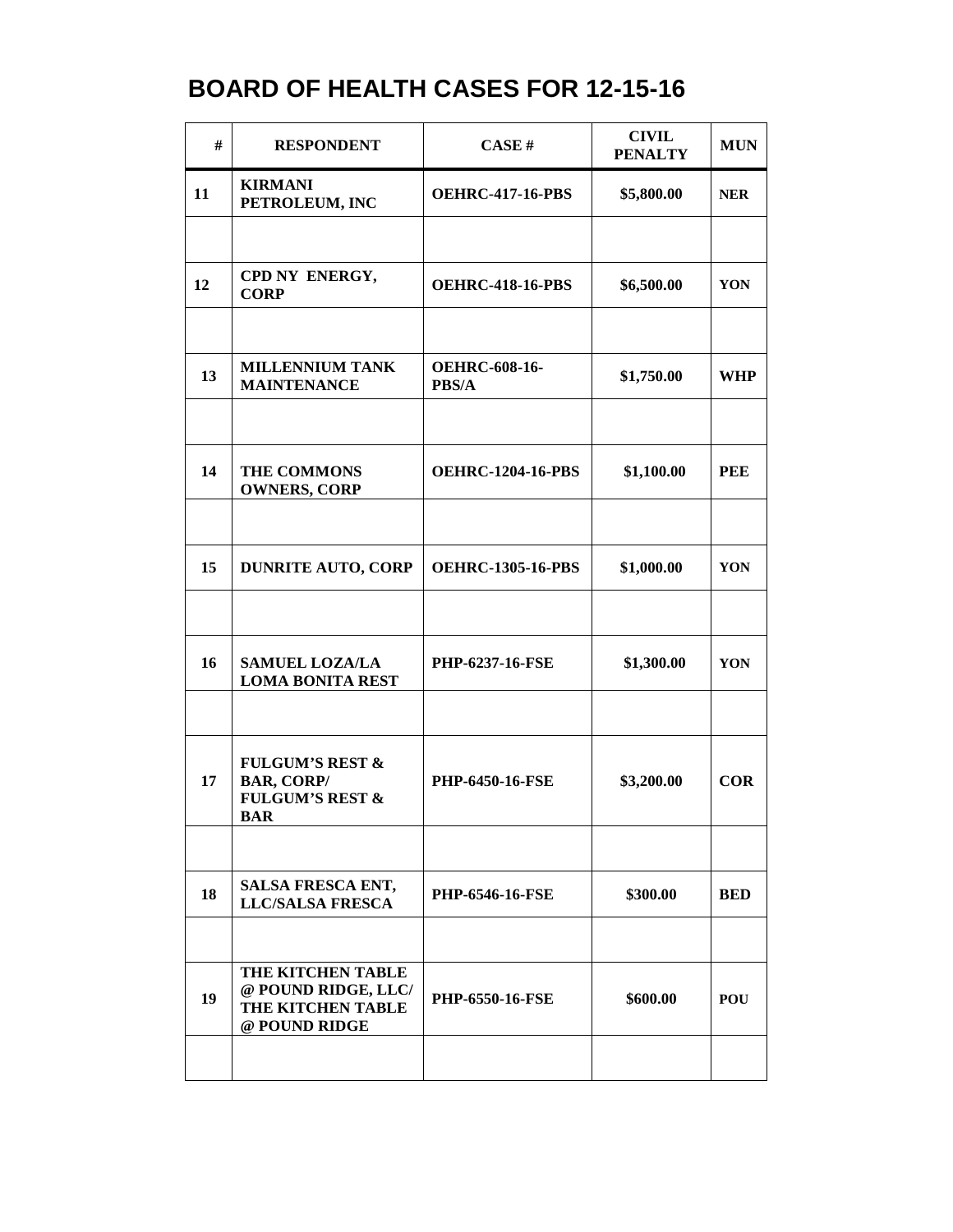| #  | <b>RESPONDENT</b>                                                                                                                     | CASE#                  | <b>CIVIL</b><br><b>PENALTY</b> | <b>MUN</b> |
|----|---------------------------------------------------------------------------------------------------------------------------------------|------------------------|--------------------------------|------------|
| 20 | <b>QUEENS CITY SUPER</b><br><b>BUFFET, INC/ QUEENS</b><br><b>CITY SUPER BUFFET</b>                                                    | <b>PHP-6574-16-FSE</b> | \$11,100.00                    | <b>NER</b> |
|    |                                                                                                                                       |                        |                                |            |
| 21 | <b>VIA GIUSTI, LLC/</b><br><b>PLATES</b>                                                                                              | <b>PHP-6581-16-FSE</b> | \$1,900.00                     | <b>LAR</b> |
|    |                                                                                                                                       |                        |                                |            |
| 22 | BISTRO 333, LLC/<br><b>BISTRO 333</b>                                                                                                 | <b>PHP-6595-16-FSE</b> | \$1,000.00                     | <b>WHP</b> |
|    |                                                                                                                                       |                        |                                |            |
| 23 | <b>AUNT B'S YOGURT</b><br><b>BAR, INC/AUNT B'S</b><br><b>YOGURT BAR</b>                                                               | PHP-6638-16-FSE        | \$300.00                       | <b>SOM</b> |
|    |                                                                                                                                       |                        |                                |            |
| 24 | ELISA'S FOOD & PLUS,<br><b>INC/ELISA'S FOOD &amp;</b><br><b>PLUS</b>                                                                  | <b>PHP-6652-16-FSE</b> | \$2,350.00                     | <b>POR</b> |
|    |                                                                                                                                       |                        |                                |            |
| 25 | <b>OSAKA JAPANESE</b><br><b>STEAK HOUSE &amp;</b><br><b>SUSHI BAR, INC/</b><br><b>OSAKA JAP STEAK</b><br><b>HOUSE &amp; SUSHI BAR</b> | PHP-6714-16-FSE        | \$2,400.00                     | <b>TTN</b> |
|    |                                                                                                                                       |                        |                                |            |
| 26 | RADA, CORP/<br><b>VILLAGE KITCHEN</b>                                                                                                 | <b>PHP-6770-16-FSE</b> | \$1,300.00                     | <b>MMV</b> |
|    |                                                                                                                                       |                        |                                |            |
| 27 | <b>CLAREWOOD H.O.A.</b><br><b>MAIN POOL c/o</b><br><b>WESTCHESTER</b><br>PROPERTY MGMT                                                | PHP-6606-16-SPO        | \$1,600.00                     | <b>HAS</b> |
|    |                                                                                                                                       |                        |                                |            |
| 28 | <b>CLAREWOOD H.O.A.</b><br><b>WADING POOL c/o</b><br><b>WESTCHESTER</b><br>PROPERTY MGMT                                              | PHP-6607-16-SPO        | \$1,800.00                     | <b>HAS</b> |
|    |                                                                                                                                       |                        |                                |            |